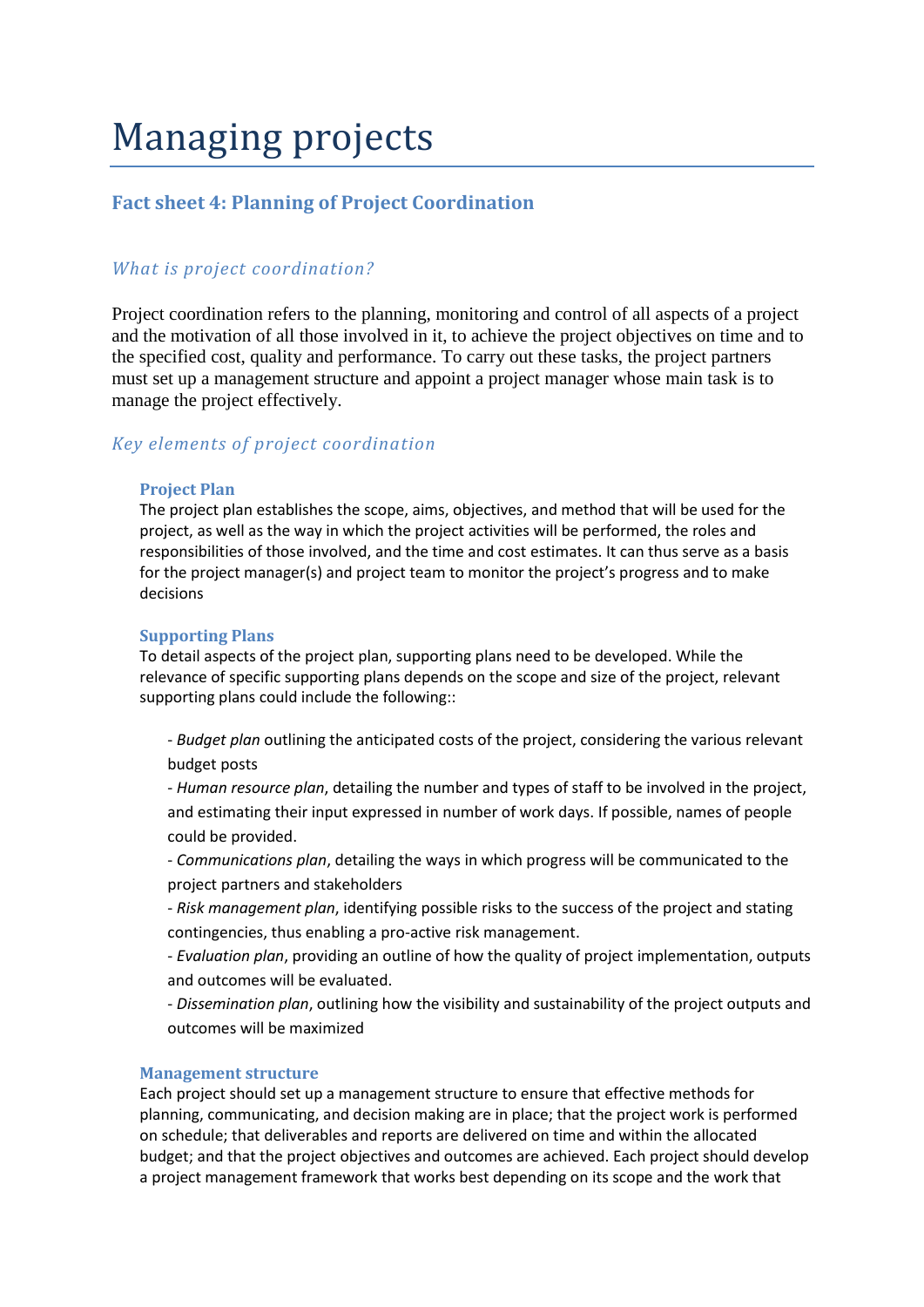needs to be performed. However, the management structure should at least identify a project manager and project team. For larger projects, a management committee could also be appointed. The relationship between these functions can be detailed in an organigram.

# **Project Manager**

The role of the project manager varies depending on the scope and nature of the project. Typical tasks for the project manager include:

- Coordinate and manage project work
- Monitor project progress and performance
- Ensure that project outputs are delivered on time
- Identify risks, problems, and issues, and escalate them as appropriate
- Manage communication within the project
- Prepare progress, final, and other reports
- Arrange meetings and write the minutes
- Manage project resources, including the budget
- Coordinate work on any legal agreements (e.g., consortium or license agreements)
- Maintain the project web site
- Maintain project documentation
- Maintain contact with the sponsors

To carry out these tasks, project managers should have the necessary skills and capacities. The top 10 qualities a project manager should have are: visionary leadership, ability to communicate with people at all levels, integrity, enthusiasm, empathy, competence, ability to delegate tasks, ability to act under pressure, team building and problem solving capacities. Furthermore, the organisation should provide the manager with the mandate and time to effectively manage the project. Therefore, it is important to have a clear, written agreement on the proportion of time the manager will devote to project management.

#### **Project Team**

Staffing requirements will have been thought through when writing the project proposal. Staff may work on the project full time or part time. During the project, the programme manager should be informed of any changes in staffing.

#### **Management Committee**

While the project manager plans the project work and ensures that project outputs are delivered on time, project partners will want to review progress, discuss issues, and have input into project decisions. A management committee provides a forum for discussion and decision making, and allows the partners and team members to buy into the project work and spread the responsibility. The management committee may include representative(s) of each project partner organisation, key project staff (e.g., the project manager), project stakeholders, champions, experts, or advisors. The role of the management committee is to:

- Advise the project team and manager
- Steer and guide the project
- Review progress and outputs
- Review outcomes and their impact
- Represent the interests of the project partners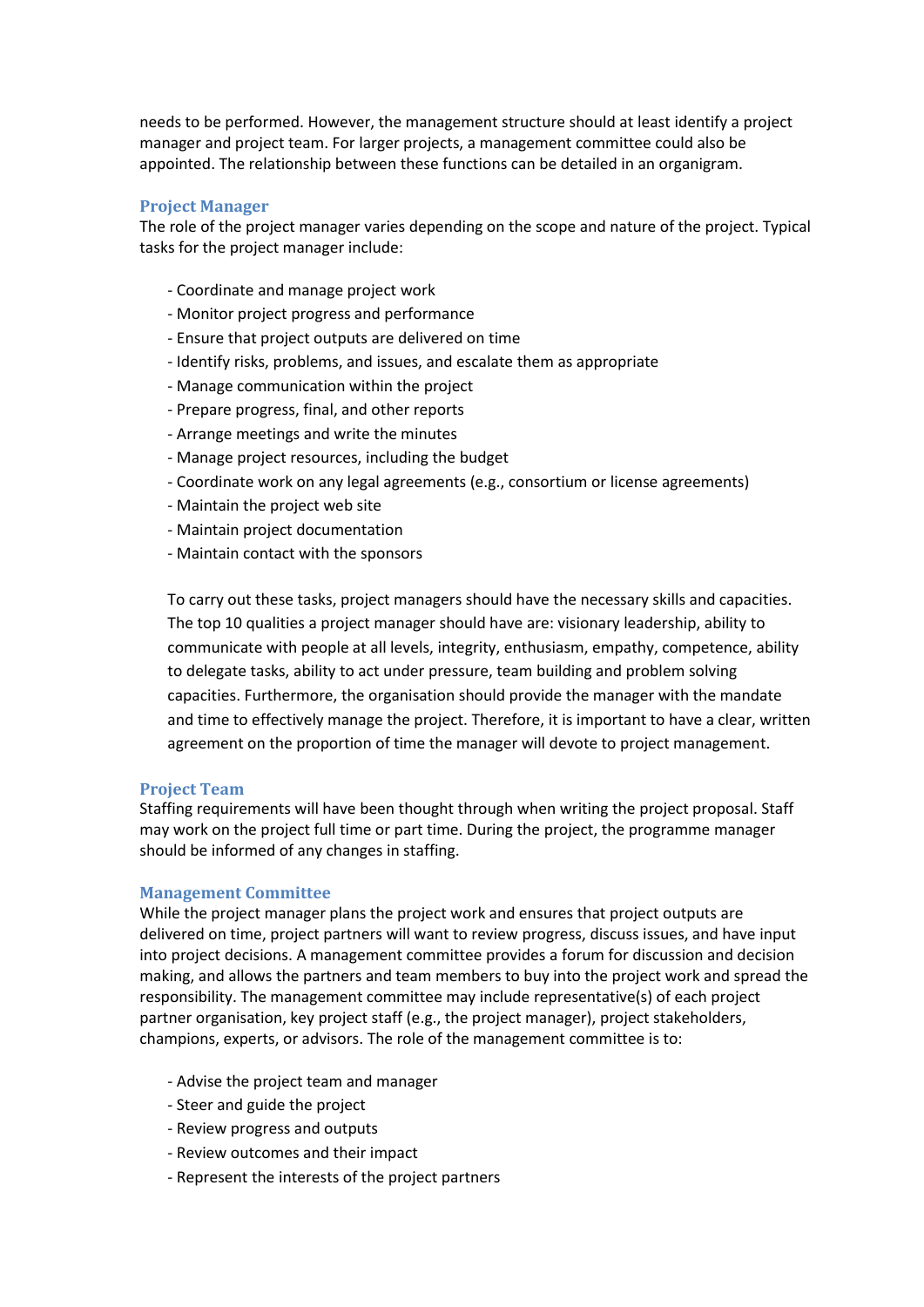- Agree important decisions and changes to plan
- Discuss risks, problems, issues, and explore solutions

It is useful to draw up terms of reference for the management committee, so that all concerned understand its role and operation.

## **Project meetings**

An important way to communicate within the project partnership is through organising project meetings. These meetings can serve to inform partners about the project development, deliverables, outputs or issues; plan further steps in the project implementation; and facilitate communication and networking between the partners.

Meetings should be organised throughout the project lifetime. The rate of meetings can vary, but it is recommended to meet at least once or twice per year. Meetings also can have different purposes:

- A *kick-off meeting* is the first meeting of the project, and typically serves to detail the project objectives, activities and planning, while enabling new partners to make acquaintance.

- *Update meetings* are subsequent meetings which cover the progress of the project, and enable project partners to share results and knowledge.

- *Thematic meetings* focus on a topic of interest, e.g. dissemination, evaluation, or standards.

- *End of programme meetings* are meant to present the results of the project, usually to a broader group of stakeholder.

The project coordination plan should specify the time of each meeting and their purpose. In addition to these meetings it is also possible to hold smaller events for project staff to exchange ideas on common problems or issues and develop strategies. Sometimes it is also necessary for the project manager to meet with partners individually to discuss plans and progress in detail. These meetings are more difficult to foresee and plan, but it is recommended to foresee in the possible necessity of additional meetings.

#### **Core project documents**

A project coordination plan should foresee in a core set of documents that will be needed to guide the project, indicate how the project work will be implemented, report on progress, and report the final results. Apart from the project plan and supporting plans mentioned above, these documents also include:

- Minutes of meetings
- Interim and final reports
- Terms of reference for the management committee
- Agreements with partners and other stakeholders (e.g., consortium or license agreements)

The project coordination plan should specify these documents as "internal deliverables" and include them in the timetable.